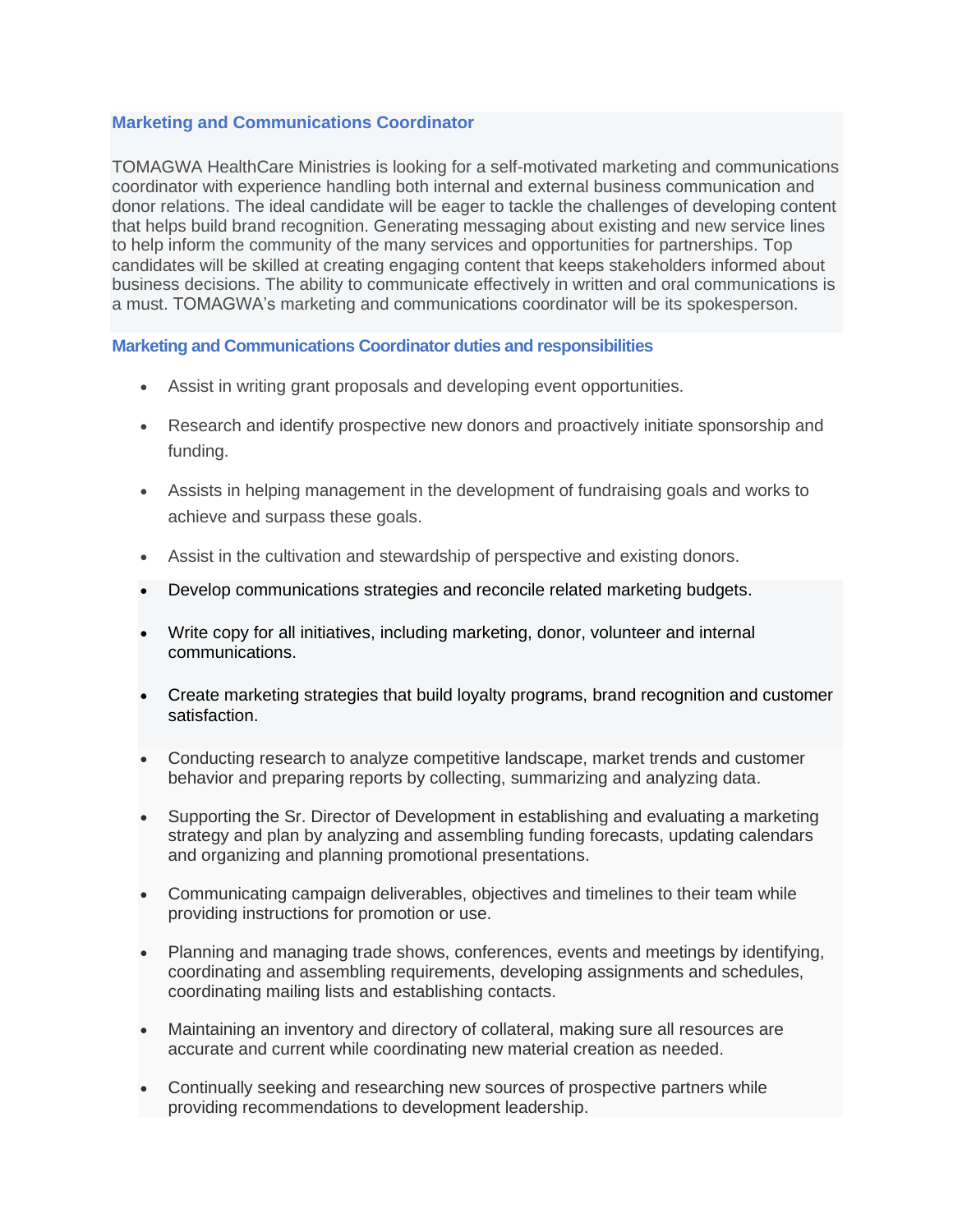- Create and manage release dates for recurring publications.
- Manage projects to ensure content is publication-ready and in by the deadline.
- Create and send out press releases for updates and new services.

## **Marketing and Communications Coordinator skills and qualifications**

The Marketing and Communications Coordinator will use a variety of soft skills and industry knowledge to manage their tasks effectively and provide the most comprehensive support to the development department, which include:

- Strong written and verbal communication skills to articulate clearly with various departments including graphic design, public relations and advertising, as well as vendors, contractors and freelancers.
- Excellent interpersonal skills for representing organizations in public, during media events and product launches, product demonstrations and while participating at trade shows.
- Project management experience and time-management skills for juggling numerous time-sensitive projects simultaneously.
- Good computer skills for generating reports, viewing marketing and donor metrics, extracting data and sharing this information with other team members in project updates. Working knowledge of basic computer applications, programs and features is a must with experience in web page development or graphic design.
- Having the ability to provide information on previous campaigns, projects and timelines overseen and implemented in order to demonstrate overall capabilities.
- - Strong presentation and communication skills
- Excellent organizational skills and the ability to meet deadlines
- Demonstrated ability to use social media channels effectively to deliver marketing content
- Experience creating targeted content that generates measurable ROI

## **Marketing Coordinator education and training requirements**

Associates Degree or 2+ years of experience required. Bachelor's degree preferred. in Marketing, Communications, Development or similar field.

Must be experienced in graphic design, marketing or advertising Individuals should also have solid experience in managing and leading SEO/SEM, website management, donor database